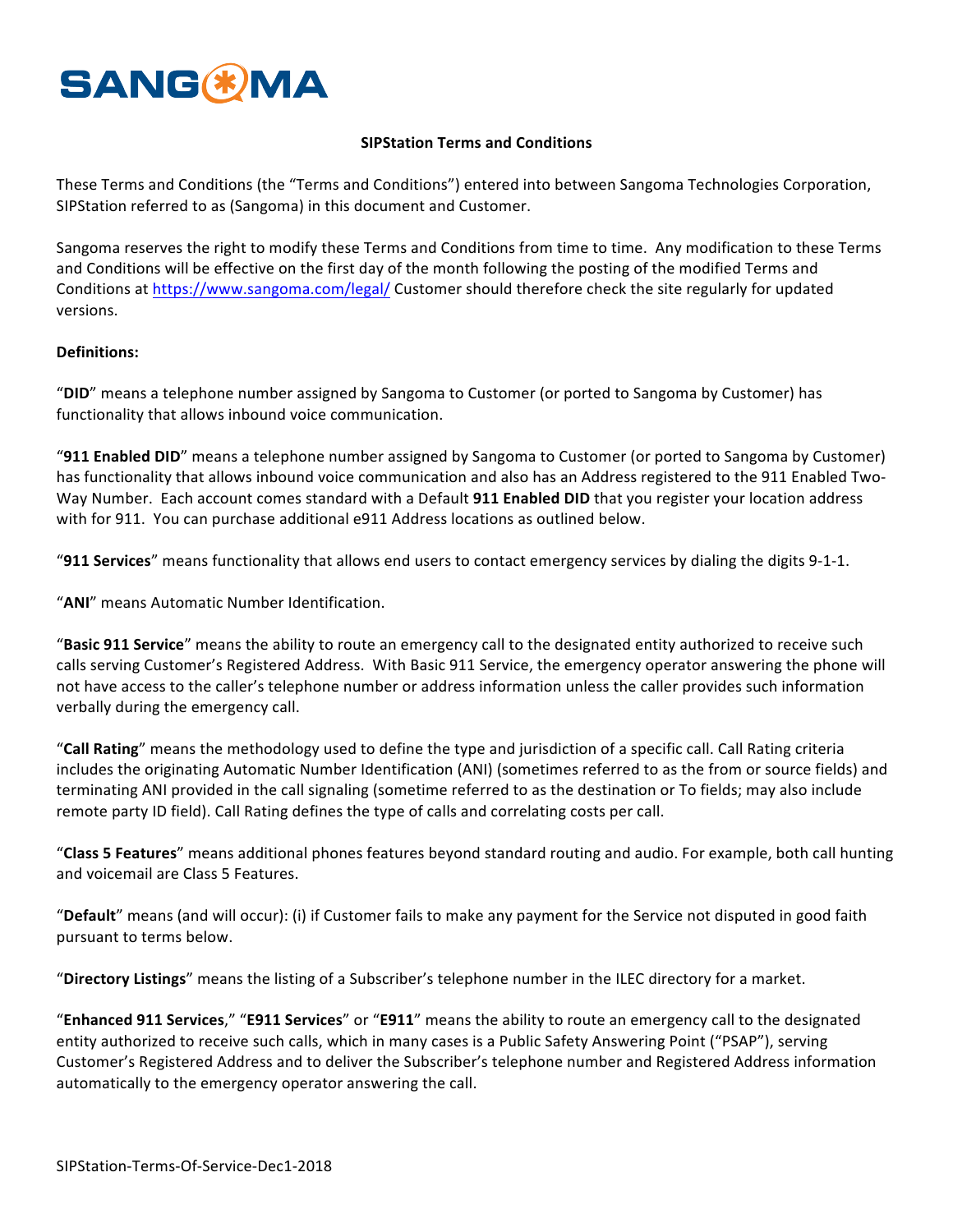"FAXStation" Is a fax product that allows faxing over HTTPS. It entails a premise box that converts the faxes to HTTPS request and sends the information to our Datacenter for transmittal of the Fax. It fully supports inbound and outbound faxing and has a per month charge.

"**Free Trial**" SIPStation has the ability to allow customers to signup for a Free limited trial of SIPStation. While in Free Trial mode your total minute usage is limited but adequate to thoroughly test the phone service and you will be configured with the indicated number of call paths (trunks) as displayed in your SIPStation module or in the store account. Many of the features are disabled during the trial period such as metered toll free and international service, failover services and others. There is NO 911 service available and if you try to call 911 you will be played a message indicating there is no such service. The account is NOT FOR production usage, it is for evaluation and has thus been limited to that purpose. If and when you convert a FREE TRIAL account into a standard account, all available features including E911 service will become immediately accessible.

"Improper Calls" means call types that (i) would result in Sangoma incurring originating access charges, local exchange carrier "DIP" fees or other call types that may be subject to a reverse billing process, (ii) 911 / E911 or other emergency service calls; (iii) any unauthorized or fraudulent communications on pay-per-call numbers, information service calls, directory assistance calls or the like; and/or (iv) mass calling events, excessive non-completed and invalid calls and failed calls due to inadequate Customer capacity.

"**International**" means anywhere outside of the continental United States, including Alaska and Hawaii.

"**IP**" means Internet Protocol. 

"IP Originated" means traffic utilizing TCP/IP as a transmission protocol from the originating equipment (i.e. SIP phones, SIP PBX, TDM to SIP Gateway, IP-adapter, etc.) to a TCP/IP gateway, for termination to an IP destination or the PSTN.

"LCA" or "Local Calling Area" means a geographical local calling area (determined by the applicable ILEC) containing one or more Rate Centers.

"LNP" means local number portability.

"**NADP**" means the North American Dialing (or Numbering) Plan.

"**Number**" or "**Numbers**" means 911 Enabled Two-Way Number(s) and/or Toll-Free Number(s).

"**Operator and Directory Assistance**" means live or automated operator assistance for the placement of Subscriber calls, listing services and/or related information. Usually dialed with a 411 or NPA-555-1212.

"Phone System" means a communication system that transmits information between distant points. For the purpose of clarity, a phone system such as a Key-system (i.e. IP-Key-system, Analog Key-system, Digital Key-system or Hybrid keysystem), a Private Branch Exchange (PBX) (aka IP-PBX) system, or any other voice application or appliance.

"PSTN" means the public switched telephone network.

"Rate Center" means a geographic area (determined by the applicable ILEC) within a LCA or market that is associated with one or more specific NPA/NXX codes.

"Registered Address" means the address provided by Customer and entered into appropriate Sangoma-provided portals, which address represents the physical location from which the Service (and 911 Enabled Two-Way Numbers associated with the Service) will be used.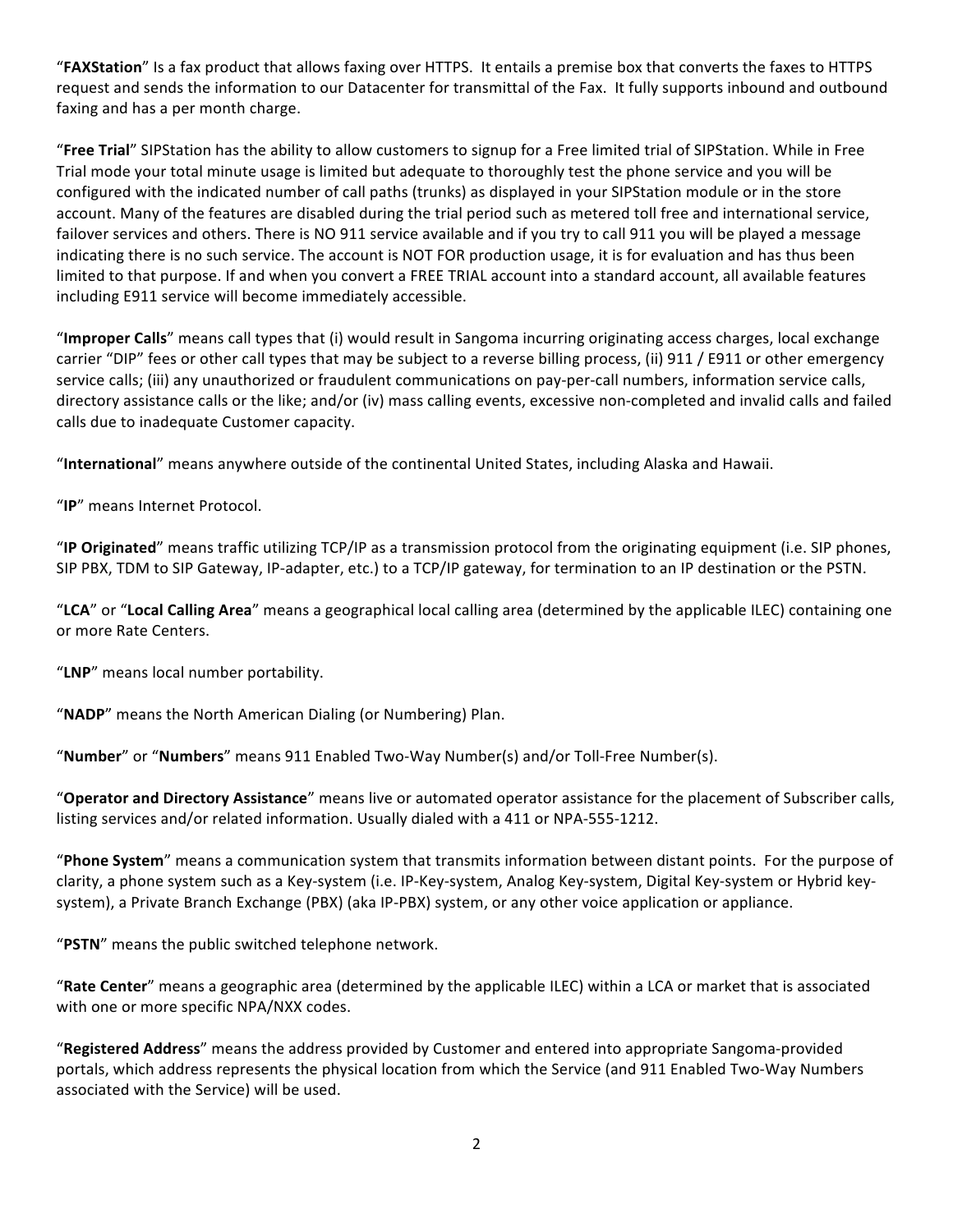"Responsible Organization" means the party hereto that is responsible for managing and administering the account records in the Toll-Free Service Management System Database.

"Service" means Sangoma's SIP Trunk service provided pursuant to these Terms and Conditions and as further described in Section 2 below.

"Service Term" will be as defined in Section 11 below.

"Session Initiation Protocol" or "SIP" is the signaling protocol used between VoIP networks to establish, control and terminate voice calls.

"Standard Business Use" means use of the Service as contemplated by these Terms and Conditions in a manner consistent with business use, which will include, without limitation: (i) use with a Phone System; (ii) a maximum of 15 Numbers per SIP trunk; and (iii) a Registered Address. Standard Business Use does not include an IP address outside of the United States.

"Standard Support" allows the customer to open a support ticket or contact our support department by telephone to receive help in troubleshooting why something may not be working. If we determine that everything from our end is functioning normal you will need to work with your PBX provider or network engineer. Review this wiki on how to receive support for SIPStation http://wiki.sangoma.com/display/ST/Support.

"Subscriber" means an individual, end-user or telephone device to which a Number is assigned by Sangoma (or to which a Number is ported by Customer).

"TCP/IP" means Transmission Control Protocol / Internet Protocol.

**"Toll Free Number**" means a telephone number that supports NADP and is assigned to Customer by Sangoma (or ported to Sangoma by Customer) for use with the Service.

"**U.S. Domestic**" means the continental United States (excluding Alaska and Hawaii).

"VoIP" means Voice over IP.

- 1. **Services Provided.** Provided that Customer is not in Default, Sangoma will provide Customer with the Service described in these Terms and Conditions for the Service Term. Customer is solely responsible to obtain, use, configure and operate any customer premise equipment that Customer may use in connection with the Service. The Service is provided with Standard Support, unless otherwise indicated in writing and signed by Sangoma CEO or VP as an Addendum to these Terms and Conditions. Sangoma encourages Customer to review the wiki information on SIP Trunking at http://wiki.sangoma.com/display/ST/Support
- 2. **Service Description.** The Service is a bundled virtual trunking service providing (i) real-time, two-way inbound, outbound local, and outbound long-distance voice communication services via Two-Way Number(s), and/or (ii) realtime, two-way inbound voice communication services via Toll Free Number(s). The Service will route between a Customer's PBX/Phone System and either the PSTN or another IP address with Sangoma delivering traffic to Customer's PBX/Phone System via an IP connection using SIP. Each account is allowed to only have one PBX/Phone system connected to the account. Each trunk enables a single concurrent call but can be oversubscribed with multiple Numbers accessible via a single trunk. If purchased by Customer trunks also may include Basic 911 Services, 411, Operator and Directory Assistance, inbound caller id, caller location and/or white page listing. For clarity, (i) Customer must provide Sangoma a Registered Address to utilize the Service, and (ii) Customer only may utilize Two-Way Numbers and/or Toll-Free Numbers provided by Sangoma (or ported to Sangoma) in connection with the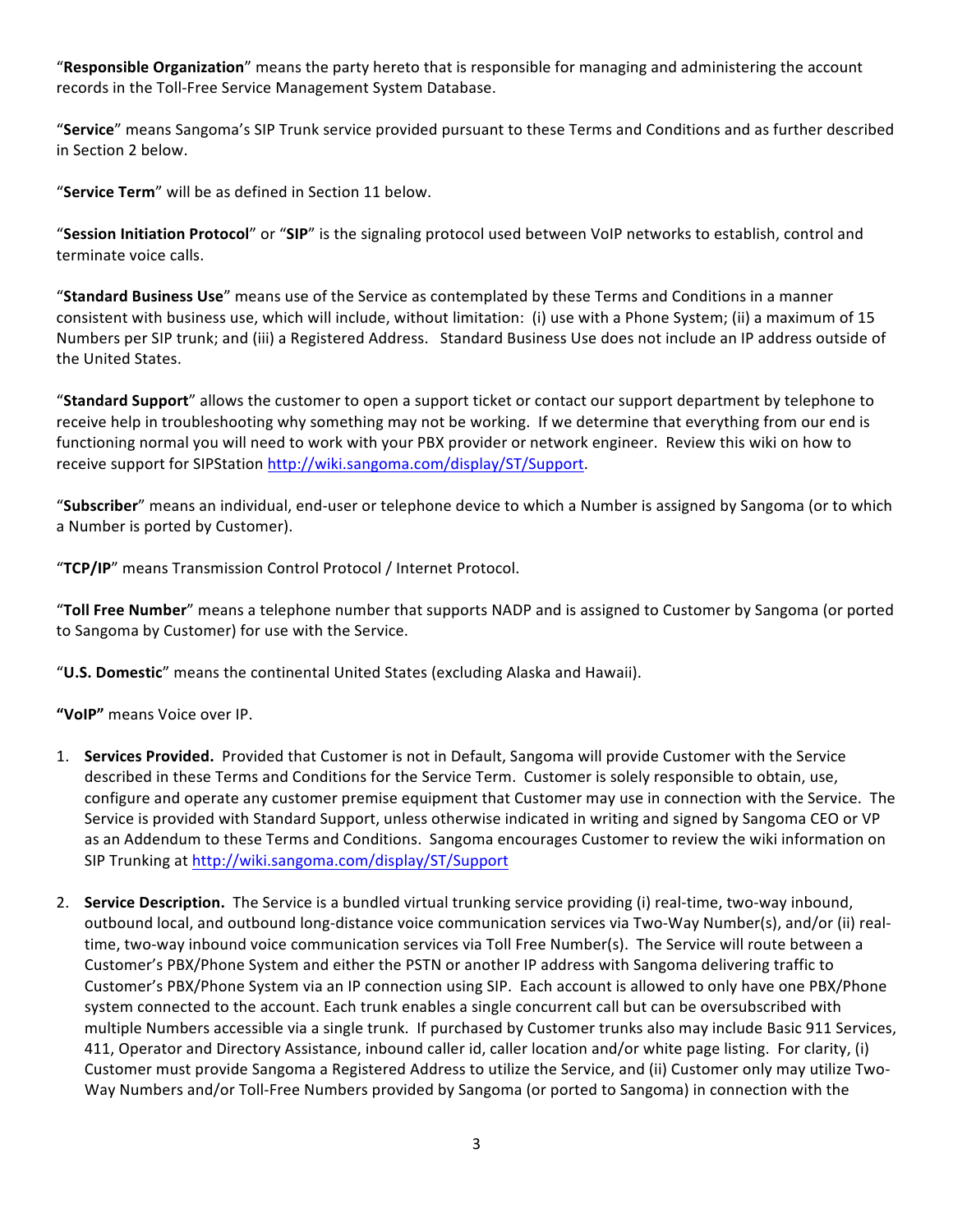#### Service.

- a. **Call Rating:** Calls will be rated as local if the call terminates within the LCA associated with the call's originating ANI, which must be a 911 Enabled Two-Way Number. All calls terminating outside a Subscriber's LCA will be rated as either intrastate, interstate or international long distance. Sangoma will distinguish interstate versus intrastate versus international long distance based on the originating ANI and terminating ANI provided in the call signaling. Sangoma utilizes the value in the 'FROM' field in the SIP header as the originating ANI for establishing the jurisdiction of the call (i.e., interstate versus intrastate versus international). However, if a value is present in any of the SIP header fields used for caller id (e.g. Remote party ID, P-Assert-Identity), Sangoma may use this in lieu of the "FROM" field as the originating ANI to determine the jurisdiction of a call. If Sangoma cannot accurately rate a call due to an invalid or omitted originating ANI, and its rating jurisdiction is not international, Sangoma will default to rating the call as intrastate. Sangoma will determine the originating or terminating carrier by evaluating the terminating ANI down to the NPA-NXX-X level. Customer must maintain the originating ANI for all outbound calls and abstain from any ANI manipulation in the call signaling.
- b. Local Call Rating Exclusion: Rating outbound calls as local only applies to calls that utilize Two-Way Numbers as the originating ANI. Termination of calls from telephone numbers not provided by Sangoma (or ported to Sangoma) will be rated as either interstate or intrastate long distance. Sangoma will distinguish interstate versus intrastate long distance based on the originating ANI and terminating ANI provided in the call signaling. If Sangoma cannot accurately rate a call due to an invalid or omitted originating ANI, and its rating jurisdiction is not international, Sangoma will default to rating the call as intrastate.
- c. Toll Free: If Customer utilizes Toll Free Numbers in connection with the Service, such toll-free service is an IP termination service for calls terminating to such Toll Free Numbers. Customer is the Responsible Organization for such Toll-Free Numbers and all charges associated with the service.
- 3. **Service Limitations.** In addition to any other restrictions or limitations included in these Terms and Conditions:
	- a. **No Use with LCR**: Customer may not use the Service with (or in connection with) a least cost router (or "LCR"), which Sangoma will determine, in its reasonable discretion, based upon analysis of Customer's traffic patterns in the ordinary course of business.
	- b. **No Use with Auto-Dialer (or "Robo-Dialer")**: In addition to any applicable limitations pursuant to the AUP (as defined below), Customer may not use the SIP Trunking Service with (or in connection with) an autodialer (or "Robo-dialer"), which Provider will determine, in its reasonable discretion, based upon analysis of Customer's traffic patterns in the ordinary course of business.
	- c. **Registered Address**: The Service requires a Registered Address. Customer may not move the physical location from which the Service is used away from the Registered Address without updating the Registered Address by Customer as contemplated in the definition of "Registered Address. If Customer fails to notify Sangoma of any move of the physical location from which the Service is used without updating the Registered Address as contemplated in the definition of "Registered Address, Sangoma may, in its sole discretion, immediately suspend the Service until Customer notifies Sangoma of such move (or otherwise updates the Registered Address as contemplated in the definition of "Registered Address"). Customer acknowledges and agrees that (i) any such failure by Customer may cause incorrect routing of 911 Services for which Customer will be solely liable, and (ii) the continuation of certain 911 Enabled Two-Way Numbers may be restricted or precluded based upon the physical location to which Customer wishes to move the Registered Address.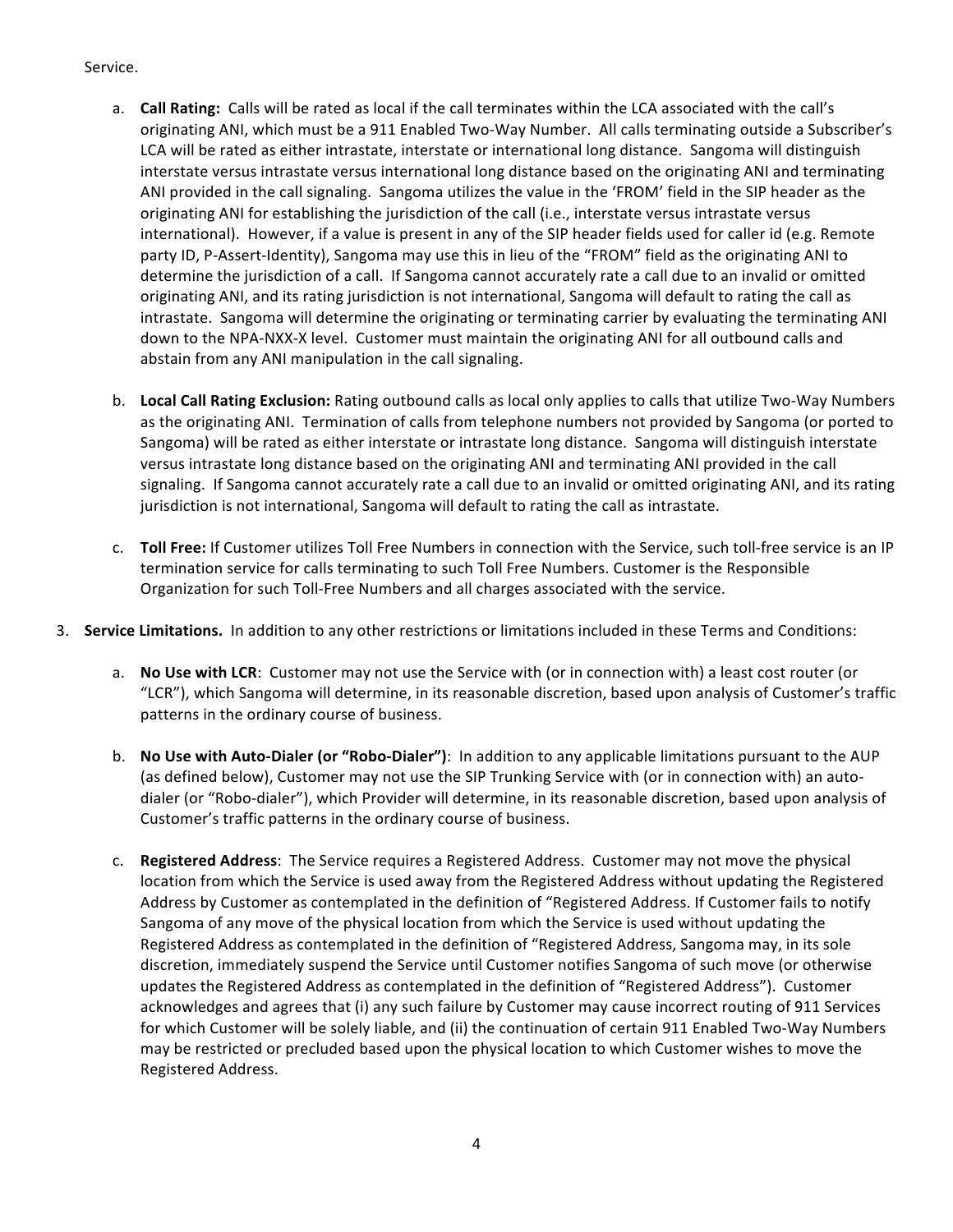- d. **No Class 5 Features**: The Service does not include any Class 5 Features. For clarity, the Service will not provide any of the following call types: 976, 900, or 1010xxx.
- e. Toll Free: If Customer utilizes Toll Free Numbers in connection with the Service, such toll-free service is an inbound-only service and does not provide any outbound calling, including, without limitation, 911 **Services, with respect to such Toll-Free Numbers.** Customer is strictly prohibited from using (or reconfiguring to support such use) any toll-free service or any Toll-Free Numbers in connection with the Service) in connection with any outbound calls or any Improper Calls. Sangoma may take immediate action to prevent Improper Calls from taking place, including without limitation, denying any Service to specific ANIs and/or terminating these Terms and Conditions and/or the Service.
- f. **Network Jeopardy**: In addition to any other rights that Sangoma has or may have pursuant to these Terms and Conditions, if Sangoma determines, in its discretion, that Customer's use of the Service (or the specific method or technology utilized by Customer) materially and adversely interferes with or otherwise places in jeopardy Sangoma's network, other customers, partners and/or the overall business(es) of Sangoma or any of Sangoma's other customers or partners, Sangoma may suspend or terminate these Terms and Conditions, and/or the Service immediately upon as much prior notification to Customer as is practicable under the circumstances, if any.

#### g. If using "High Capacity" Voice Service, the following restrictions and limitations also apply:

- i. **Standard Business Use**: The Service is provided for Standard Business Use for a single company only. Sangoma reserves the right to ensure that Customer's use of the Service is consistent with Standard Business Use and otherwise complies with these Terms and Conditions. If Sangoma determines that Customer is not using the Service for Standard Business Use for a single company, Sangoma may, in addition to all other rights and remedies pursuant to these Terms and Conditions, notify Customer and allow Customer the opportunity to cure any such use within two (2) calendar days. Customer may cure by stopping any such use, buying more trunks in order to comply with Standard Business Use, or change Customer's use of the Service in any other way that is consistent with Standard Business Use. Additionally, Sangoma reserves the right to in any combination (i) immediately terminate the Service, (ii) charge a minimum inappropriate use fee of \$500.00 and/or charge \$0.05 per minute for all calls made during such periods of prohibited use (plus applicable toll free and international charges), whichever is higher, to Customer's payment method of record, and (iii) all applicable termination fees described in these Terms and Conditions.
- ii. **Inbound & Outbound Minute Thresholds**: Each High-Volume SIP trunk has a softcap of 3,000 combined inbound and outbound minutes for US Lower 48, Hawaii and most of Canada (excluding metered international and toll-free calling) in any calendar month (or billing cycle, if applicable). If you purchase 10 High Volume trunks your softcap would be 30,000 minutes during any billing cycle that you maintain those 10 trunks in your account.
	- 1. Calls to other North American International numbers such as but not limited to US Virgin Islands and Yukon Canada are not included as part of the High Capacity Voice Service and are charged on a per minute usage as outlined in our International rate deck as found at https://www.sangoma.com/legal
- iii. **Not for Wholesale:** The SIPStation High Volume trunking service is not to be used with any type of Softswitch or Call Router with the intention of feeding phone service from a service provider to their customers using their own Softswitch or Call Router in a wholesale/resale environment. This service it to be registered to a single PBX/Phone System direct that belongs to a customer for their own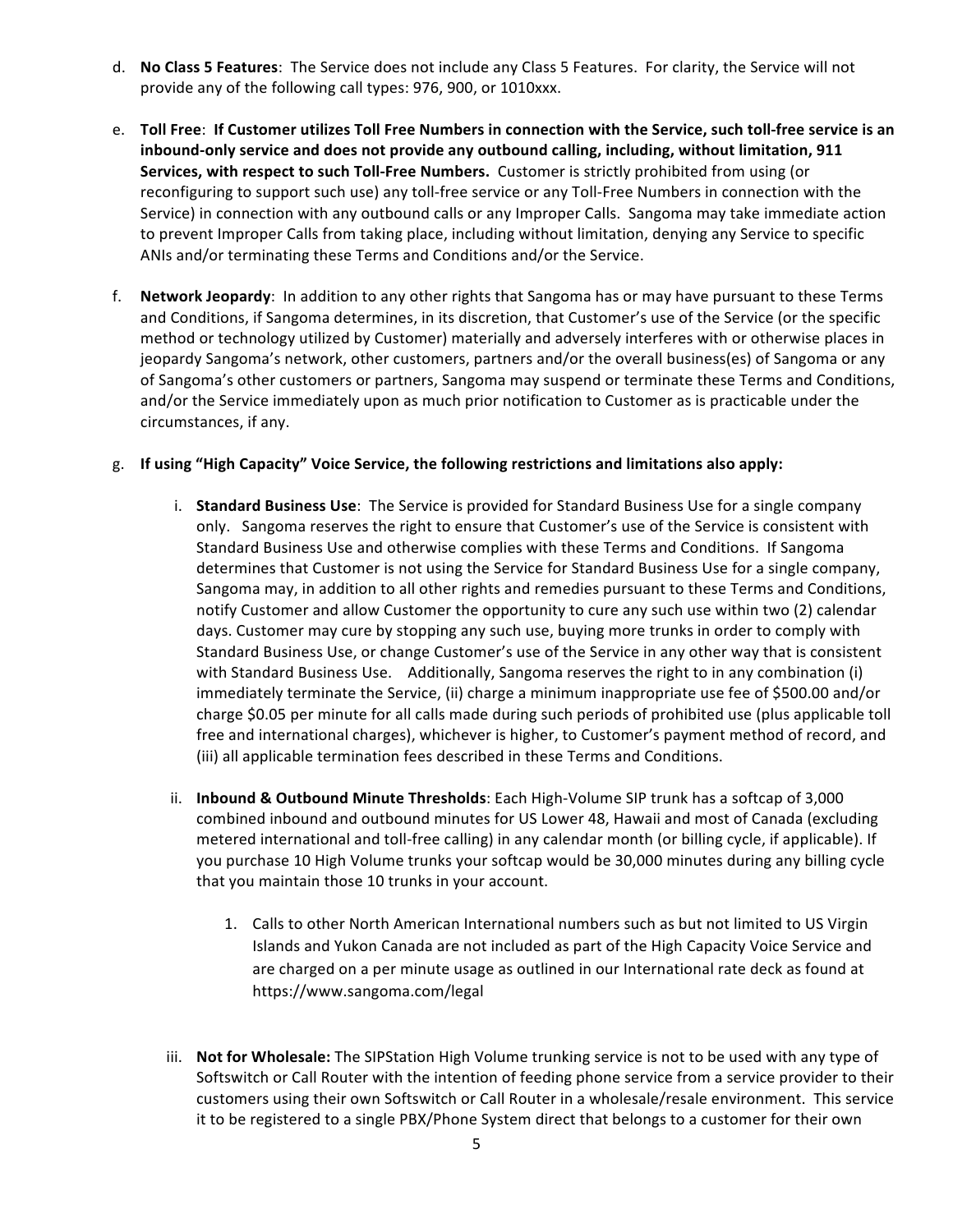internal use only. You are not to use any SIPStation service for purchasing and porting the numbers out to another service provider. Sangoma may determine, in its reasonable discretion, if Service is being purchased or used in violation of this provision, based upon analysis of Customer's traffic, purchase and cancellation patterns in the ordinary course of business. In addition to all other remedies that Sangoma has listed as part of the terms listed in this agreement, Sangoma has the right to assess a Port Out fee of up to \$50.00 per phone number that is being ported out of an account that Sangoma has reasonably determined is being used for the resale of phone numbers.

### h. If using "Metered" Voice Service, the following restrictions and limitations also apply:

i. **Top up Accounts**: All metered services require the customer to pre-pay a minimum of \$25.00 but the customer can request that dollar amount be higher. As Metered Services are used such as Toll Free, International or any other items defined in Section 14 (Metered or Additional Charges.) Once the customers balance is less than \$5.00 the system will auto charge your Credit Card the Top Up amount by default of no less than \$25.00 or any higher amount that you request. The Top Up service will only charge your account one every 24 hours so if you will be using more than \$25.00 per day in metered services you will need to have us increase that Top Up amount. Once your Balance falls to \$0.00 no Metered Services will be allowed and will be blocked.

## i. If using "High Volume" Fax Service, the following restrictions and limitations also apply:

- i. **Standard Business Use**: The Service is provided for Standard Business Use for a single company only. Sangoma reserves the right to ensure that Customer's use of the Service is consistent with Standard Business Use and otherwise complies with these Terms and Conditions. If Sangoma determines that Customer is not using the Service for Standard Business Use for a single company, Sangoma may, in addition to all other rights and remedies pursuant to these Terms and Conditions, notify Customer and allow Customer the opportunity to cure any such use within two (2) calendar days. Customer may cure by stopping any such use, buying more trunks in order to comply with Standard Business Use, or change Customer's use of the Service in any other way that is consistent with Standard Business Use. Additionally, Sangoma reserves the right to in any combination (i) immediately terminate the Service, (ii) charge a minimum inappropriate use fee of \$500.00 and/or charge \$0.10 per page for all faxes made during such periods of prohibited use (plus applicable toll free and international charges), whichever is higher, to Customer's payment method of record, and (iii) all applicable termination fees described in these Terms and Conditions.
- ii. Fax Page Thresholds: Fax Page Thresholds: Each FAXStation "High Capacity" trunk has a softcap of 3,000 combined inbound and outbound fax pages in any calendar month (or billing cycle, if applicable). If you purchase 10 FAXStation " High Capacity " trunks for a single location your combined softcap would be 30,000 fax pages during any billing cycle that you maintain those 10 trunks in your account for each SIPStation location. A charge of \$0.05 per page will be assessed for overages that exceed the combined softcap of all "High Volume" trunks in a single location

## j. If using "150 Page Monthly" Fax Service, the following restrictions and limitations also apply:

i. Exceeding 150 Fax pages per month by more than 20% will incur a \$0.05 per page charge for all faxes above the 150 pages per month.

#### **k. FAXStation Outbound Limitation**

i. Outbound faxes can only be to Lower 48 United States and US Toll Free Numbers. Faxing to Canada, Alaska, Hawaii or other non-Lower US 48 states will not be completed.

#### **l. FAXStation User Portal Document Retention**

**i.** The FAXStation service includes a user portal where incoming fax documents may be viewed, and outgoing fax documents may be sent and viewed. The fax portal allows the retention period to be set on a per trunk and per DID basis for up to a year by any admin user, after which the documents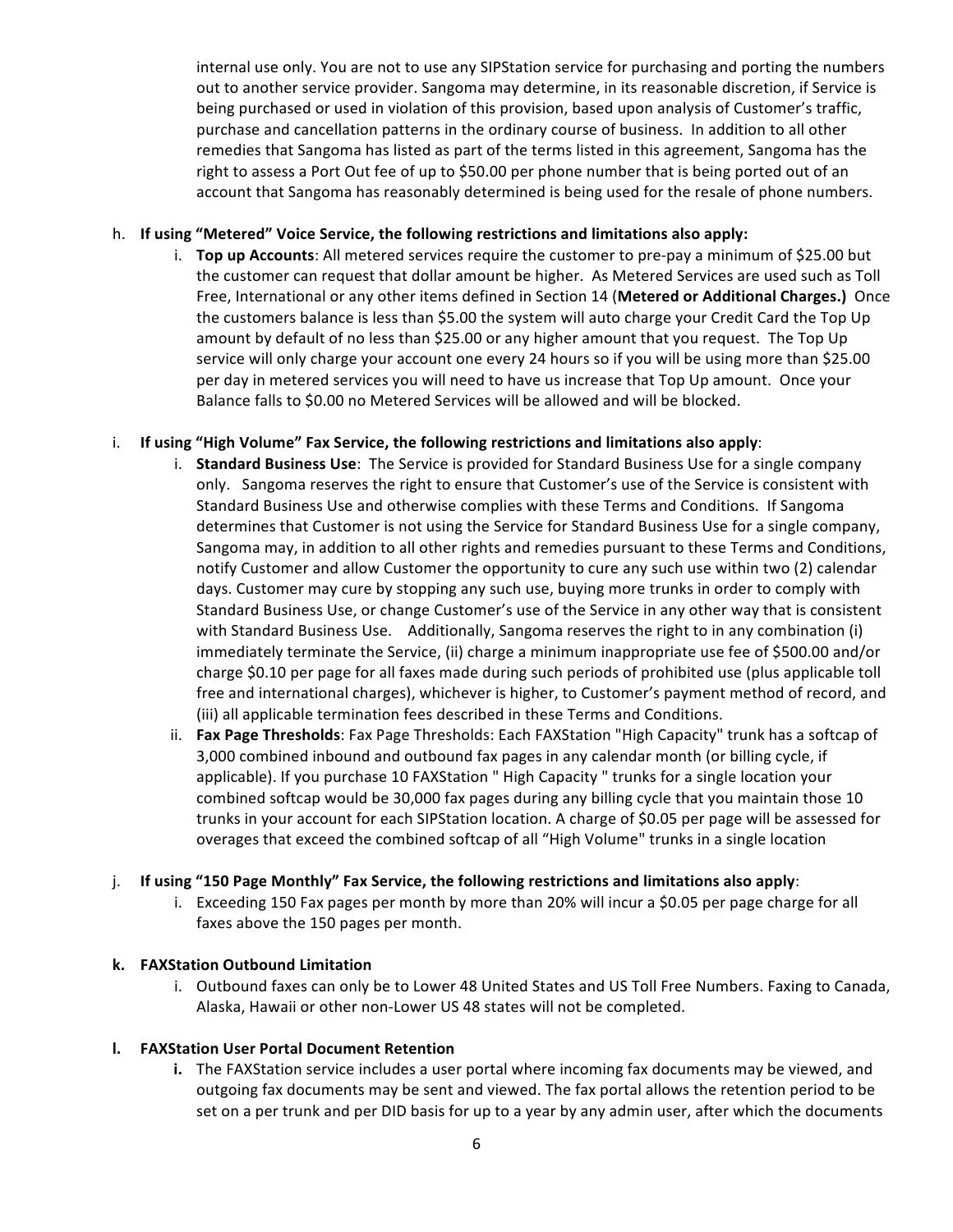will be deleted. Sangoma will make reasonable efforts to honor these settings but there is no guarantee that the documents will be retained, and you agree that Sangoma will have no liability if the documents are deleted prior or after the retention period that has been set on your trunks or DIDs. It is the responsibility of Customer to download or make copies of faxes and retain those within their own system if document retention is deemed important to customer. The default retention period is currently 6 months but may change at any time and you the Customer can pick your own custom retention period up to 1 year to override the default we set on account creation.

- 4. **911 Services.** The Service includes either E911 Service (or Basic 911 Service under certain circumstances) if, and only if; the call's originating ANI is a 911 Enabled Two-Way Number.
	- a. **911 Service**: When a caller from Customer's Registered Address dials the digits 9-1-1 from a 911 Enabled Two-Way Number, the 911 Enabled DID Number and the Registered Address are automatically sent to the local emergency center serving the physical location of the Registered Address. Emergency operators will have access to this information regardless of whether the caller is able to verbally provide such information to the emergency call-taker. Accordingly, with E911 Service, the emergency operators will have the caller's callback telephone number and Registered Address. In limited circumstances, callers utilizing a 911 Enabled Two-Way Number equipped with E911 may have their calls routed to the national call center. Please see the description below for an explanation of when this would occur and how this service operates. If a customer sends any number other than a 911 Enabled DID when calling 911, SIPStation reserves the right to substitute a Customer's Primary E911 enabled Two-Way Number that is registered at the Customer's Registered Address. In this case, the emergency operator will have this callback number and the call will be routed to the local emergency center serving this location. The Customer is responsible for testing and assuring that their proper address and call-back number is being delivered to the E911 center and can do this by dialing 933 and listening to the number transmitted and the registered address played back to the customer.
	- b. **Basic 911 Service**: When a caller from Customer's Registered Address dials the digits 9-1-1 from a 911 Enabled Two-Way Number, the call is sent to the local emergency center serving the physical location of the Registered Address. However, emergency operators answering the call will not have automatic access to the caller's telephone number or the Registered Address because the emergency center will not be equipped to receive, capture or retain Customer's telephone number and/or Registered Address. Accordingly, callers must be prepared to verbally provide both callback and address information. If the call is dropped or disconnected, or if the caller is unable to speak, the emergency operator answering the call will not be able to call the caller back or dispatch help to the caller's address.
	- c. **National Call Center Service**: Depending upon their geographic location, certain Customers do not have access to either E911 Service or Basic 911 Service. If Customer does not have access to either E911 Service or Basic 911 Service, emergency calls placed using the digits 9-1-1 will be sent to a national emergency call center. A trained agent at the emergency call center will ask for caller's name, telephone number, and location and then transfer the caller to the appropriate local emergency center or otherwise determine the best way to provide emergency services to the caller. Like Basic 911 Service, the trained operators answering calls in the national call center will not have automatic access to the caller's telephone number or Registered Address because the national call center will not be equipped to receive, capture or retain Customer's telephone number and/or Registered Address. Accordingly, callers must be prepared to verbally provide both callback and address information. **911 calls also may be sent to Sangoma's national** emergency call center if there is a problem validating the Registered Address provided by Customer, if Customer is located in an area that is not covered by the land line 911 network, or if Customer has E911 Service or Basic 911 Service based on their geographic location, but the call fails to complete and is routed to the national emergency call center for failover purposes.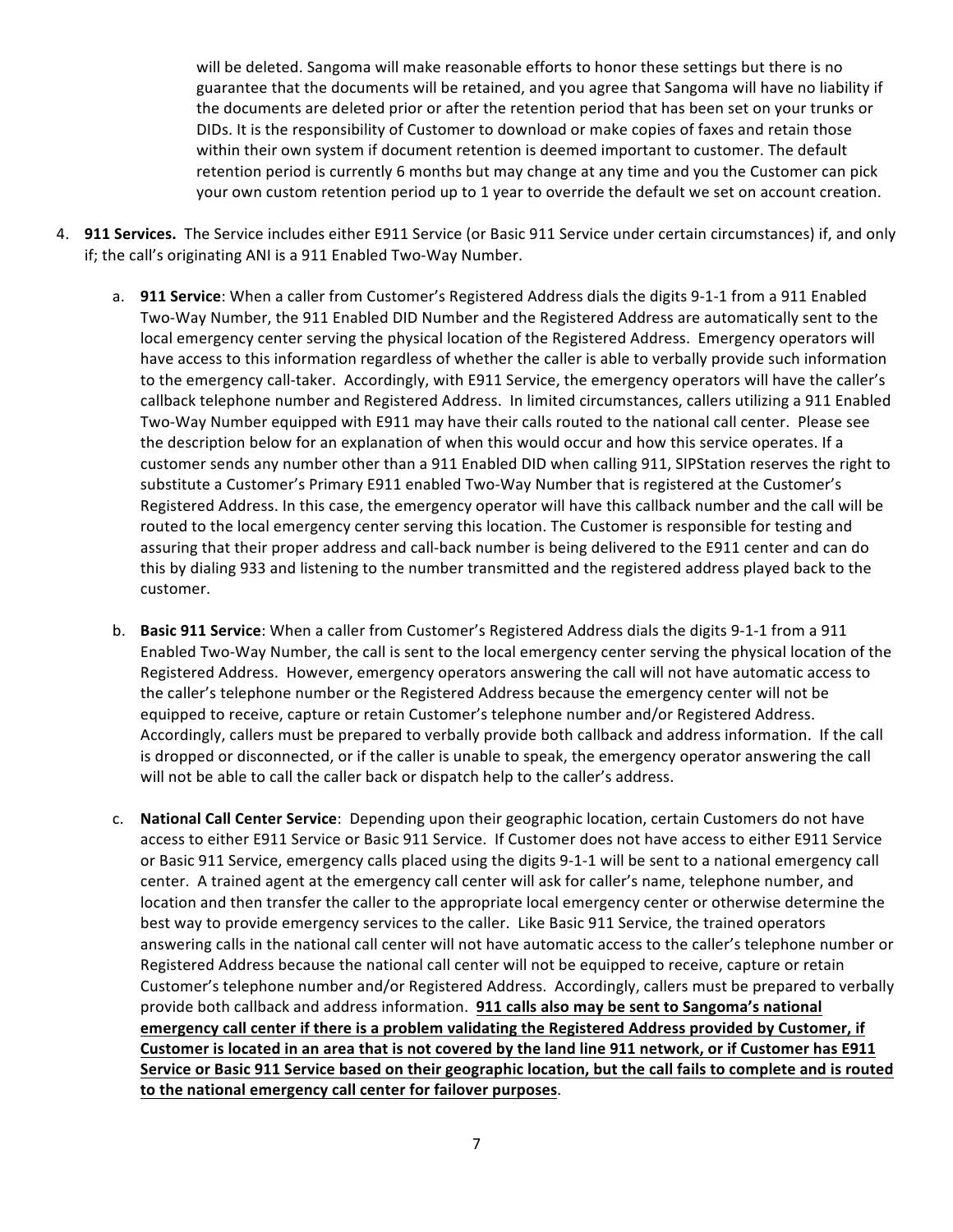- d. **E911 Service is not available from all local emergency centers; the determination of whether E911 Service, Basic 911 Service or national call center service will apply generally is not controlled by Sangoma.** As additional local emergency centers become capable of E911 Service, Sangoma will automatically upgrade Customer from Basic 911 Service to E911 Service. Sangoma will not notify Customer of any such upgrade. In limited circumstances, callers equipped with Basic 911 Service based on their geographic location may have their calls routed to the national call center as described above.
- e. SIPStation Free Trial Customers. The FREE TRIAL service is for evaluation and NOT for production usage, all customers using the FREE TRIAL version of SIPStation DO NOT have the capabilities to make any 911 calls and all calls to 911 will be blocked during the FREE TRIAL period. IT IS YOUR RESPONSIBILITY TO ASSURE YOU HAVE A WORKING 911 SERVICE ON YOUR PBX WITH ANOTHER PROVIDER IF YOU ARE EVALUATING SIPStation WITH A FREE TRIAL ACCOUNT WHILE USING THE SYSTEM IN A PRODUCTION CAPACITY WHERE 911 SERVICE IS EXPECTED OR REQUIRED BY LAW. If and when you convert a FREE TRIAL account into a standard account, E911 service will be made immediately available.

## f. **DISCLAIMER OF LIABILITY:**

- i. **CUSTOMER ACKNOWLEDGES AND AGREES THAT THE SERVICE IS INTERNET BASED AND THAT 911 SERVICES ARE DIFFERENT THAN THAT OF TRADITIONAL WIRELINE SERVICE. FOR BASIC 911 SERVICE OR E911 SERVICE TO BE ACCURATELY ROUTED TO THE APPROPRIATE EMERGENCY RESPONDER, CUSTOMER MUST PROVIDE THE 911 ENABLED TWO-WAY NUMBER USED WITH THE SERVICE FOR THE REGISTERED ADDRESS, IN THE 'USERPART' OF THE 'FROM URI' CONTAINED IN THE SIP 'FROM' HEADER.**
- ii. **CUSTOMER ACKNOWLEDGES THAT THE SERVICE MAY NOT SUPPORT BASIC 911 SERVICE OR E911 SERVICE DIALING IN THE SAME MANNER AS TRADITIONAL WIRELINE PHONE SERVICE. CUSTOMER AGREES TO INFORM ALL USERS OF THE POTENTIAL COMPLICATIONS ARISING FROM BASIC 911 SERVICE OR E911 SERVICE. SPECIFICALLY, CUSTOMER ACKNOWLEDGES AND AGREES TO INFORM ALL EMPLOYEES, GUESTS, AND OTHER THIRD PERSONS WHO MAY USE THE SERVICE THAT BASIC 911 SERVICE AND E911 SERVICE WILL NOT FUNCTION IN THE CASE OF A SERVICE FAILURE FOR ANY OF THE FOLLOWING REASONS: (A) POWER FAILURES, (B) SUSPENDED OR TERMINATED BROADBAND SERVICE, (C) SUSPENSION OF SERVICE DUE TO BILLING ISSUES, AND/OR (D) ANY OTHER SERVICE OUTAGES NOT DESCRIBED HEREIN. CUSTOMER FURTHER ACKNOWLEDGES THAT FAILURE TO PROVIDE A VALIDATED REGISTERED ADDRESS IN THE REQUISITE FORMAT MAY CAUSE ALL BASIC 911 SERVICE OR E911 SERVICE CALLS TO BE ROUTED TO THE INCORRECT LOCAL EMERGENCY SERVICE PROVIDER. FURTHERMORE, CUSTOMER RECOGNIZES THAT USE OF THE SERVICE FROM A LOCATION OTHER THAN THE LOCATION TO WHICH THE SERVICE WAS ORDERED, I.E., THE "REGISTERED ADDRESS," MAY RESULT IN BASIC 911 SERVICE OR E911 SERVICE CALLS BEING ROUTED TO THE INCORRECT LOCAL EMERGENCY SERVICE PROVIDER.**
- iii. **CUSTOMER ACKNOWLEDGES AND AGREES THAT NEITHER SANGOMA, ITS UNDERLYING CARRIER, OR ANY OTHER THIRD PARTIES INVOLVED IN THE ROUTING, HANDLING, DELIVERY, OR ANSWERING OF EMERGENCY SERVICES OR IN RESPONDING TO EMERGENCY CALLS, NOR THEIR OFFICERS OR EMPLOYEES, MAY BE HELD LIABLE FOR ANY CLAIM, DAMAGE, LOSS, FINE, PENALTY OR COST (INCLUDING, WITHOUT LIMITATION, ATTORNEYS FEES) AND CUSTOMER HEREBY WAIVES ANY AND ALL SUCH CLAIMS OR CAUSES OF ACTION, ARISING FROM OR RELATING TO THE PROVISION OF ALL TYPES OF EMERGENCY SERVICES TO CUSTOMER. CUSTOMER FURTHER AGREES AND ACKNOWLEDGES THAT IT IS INDEMNIFYING AND HOLDING HARMLESS SANGOMA FROM ANY CLAIM OR ACTION FOR ANY CALLER PLACING SUCH A CALL WITHOUT REGARD TO WHETHER THE CALLER IS AN EMPLOYEE OF CUSTOMER. CUSTOMER ACKNOWLEDGES AND AGREES TO HOLD HARMLESS AND INDEMNIFY BADNWIDTH.COM FROM ANY CLAIM OR ACTION ARISING OUT OF MISROUTES OFANY 911 CALLS, OR WHETHER LOCAL EMERGENCY RESPONSE CENTERS OR**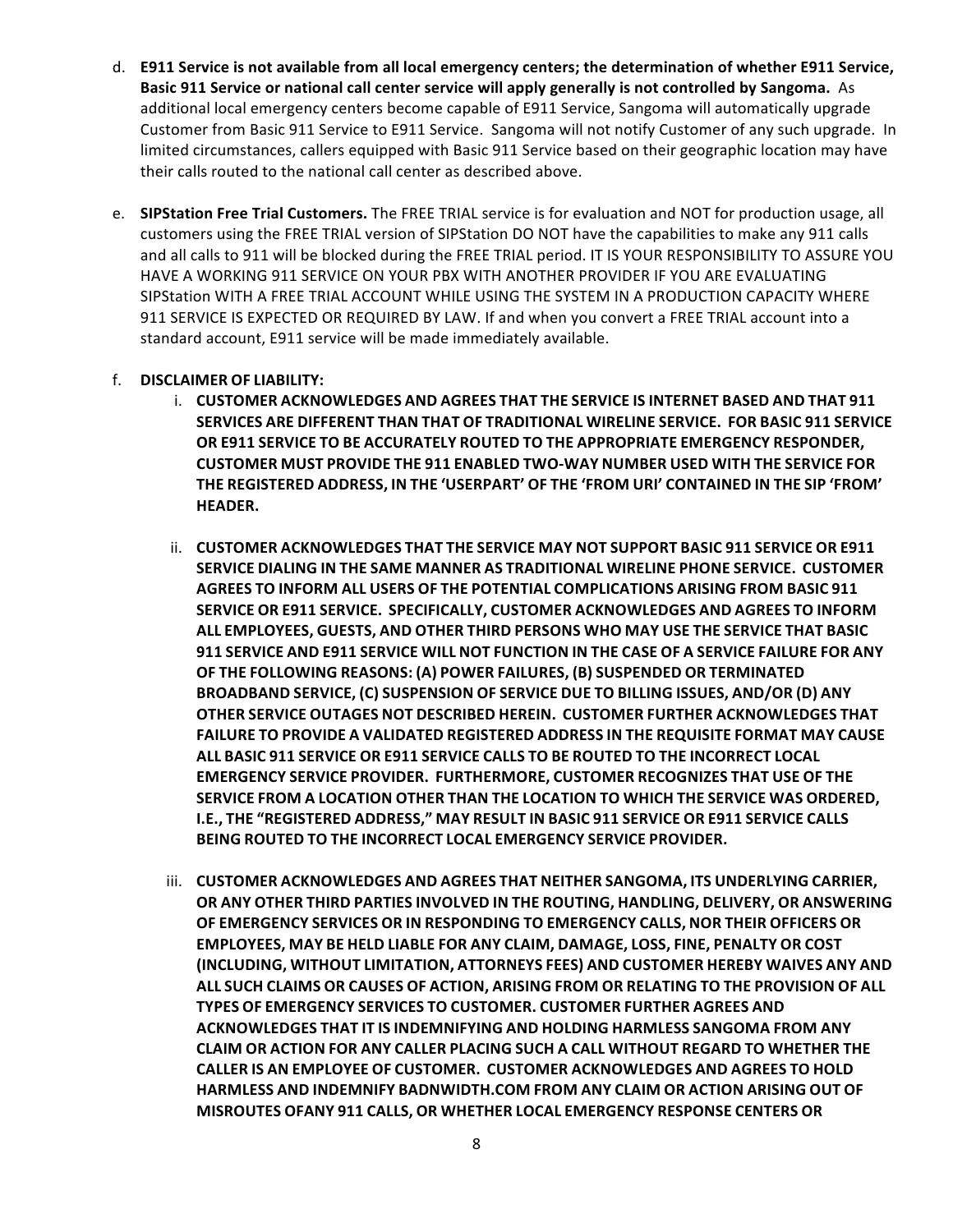## **NATIONAL EMERGENCY CALLING CENTERS ANSWER A 911 CALL OR HOW THE 911 CALLS ARE HANDLED BY ANY EMERGENCY OPERATOR INCLUDING OPERATORS OF THE NATIONAL CALL CENTER. THE LIMITATIONS APPLY TO ALL CLAIMS REGARDLESS OF WHETHER THEY ARE BASED ON BREACH OF CONTRACT, BREACH OF WARRANT, PRODUCT LIABILITY, TORT AND ANY OTHER THEORIES OF LIABILITY.**

- 5. **Service Availability**. Sangoma may from time to time interrupt or otherwise impact Service for maintenance. Sangoma will make commercially reasonable efforts to provide to Customer reasonable advance notification (via phone, email or other means) of such maintenance. Sangoma will use commercially reasonable efforts to perform such maintenance in a manner that will not unreasonably interrupt the Service. Sangoma may interrupt its provision of the Service for unscheduled emergency maintenance without notice to Customer.
- 6. **Interoperability Requirement.** Sangoma takes no responsibility for installation or configuration of customer Phone System, or any responsibility related to connecting a customer's Phone System to any customer premise equipment.
- 7. **Porting Numbers.** Sangoma will require a completed and signed Letter of Authorization ("LOA") for any existing telephone numbers Customer wishes to port from another carrier to Sangoma. Sangoma may require a recent copy of the current phone bill which contains Customer's Billing Telephone Number ("BTN") as well as a record of any numbers that need to be ported. Sangoma must receive necessary LOA(s) and/or bill copy(ies) before Sangoma will initiate a port request and obtain a Confirmed Port Date. The "Confirmed Port Date" is the date upon which the current voice provider has agreed to port a number(s) to Sangoma. The Confirmed Port Date interval may in some cases take as long as one (1) to two (2) business weeks after Customer initiates the port request; since the port interval is a product of the accuracy of the information provided to Sangoma by Customer, as well as the processing speed of Customer's current voice provider, Sangoma makes no guarantees regarding the promptness of a port, however all ports will be provided consistent with applicable law. Any number ported away from SIPStation can be charged up to \$5.00 per number and any number that has been held in the account for less than 30 days can be charged up to \$50 per number.
- 8. **Service Activation Date.** All services are activated within a few minutes usually of signing up for service with the exception of Number ports, which usually take 2-4 weeks.
- 9. **Service Commencement Date.** The "Service Commencement Date" will be the date when the voice components are delivered and confirmed by Sangoma via email. The "Service Commencement Date" will be the first date of billing for the Service.

#### 10. **Sangoma Equipment Rentals**

- a. Customers may rent new or like-new Sangoma Equipment such as, but not limited to, IP-Phones or VoIP Gateways, on a monthly basis along with twelve (12) months or thirty-six (36) months service plans for SIPStation coterminously with their Service plan.
- b. The monthly rental charges and the rental period are provided in the plan signed contract as well as on https://sipstation.com/.
- c. Customer acknowledges and agrees that Sangoma Equipment shall at all times be the sole property of Sangoma and not of Customer, and Customer shall not remove (or permit anyone else to remove) any notices pertaining to ownership of the Equipment.
- d. To the extent the terms of this Agreement do not otherwise conflict, the Equipment must be returned in accordance with the Sangoma return policy a copy of which is available here https://www.sangoma.com/legal/ . Generally, in advance of returning the Equipment, Customer must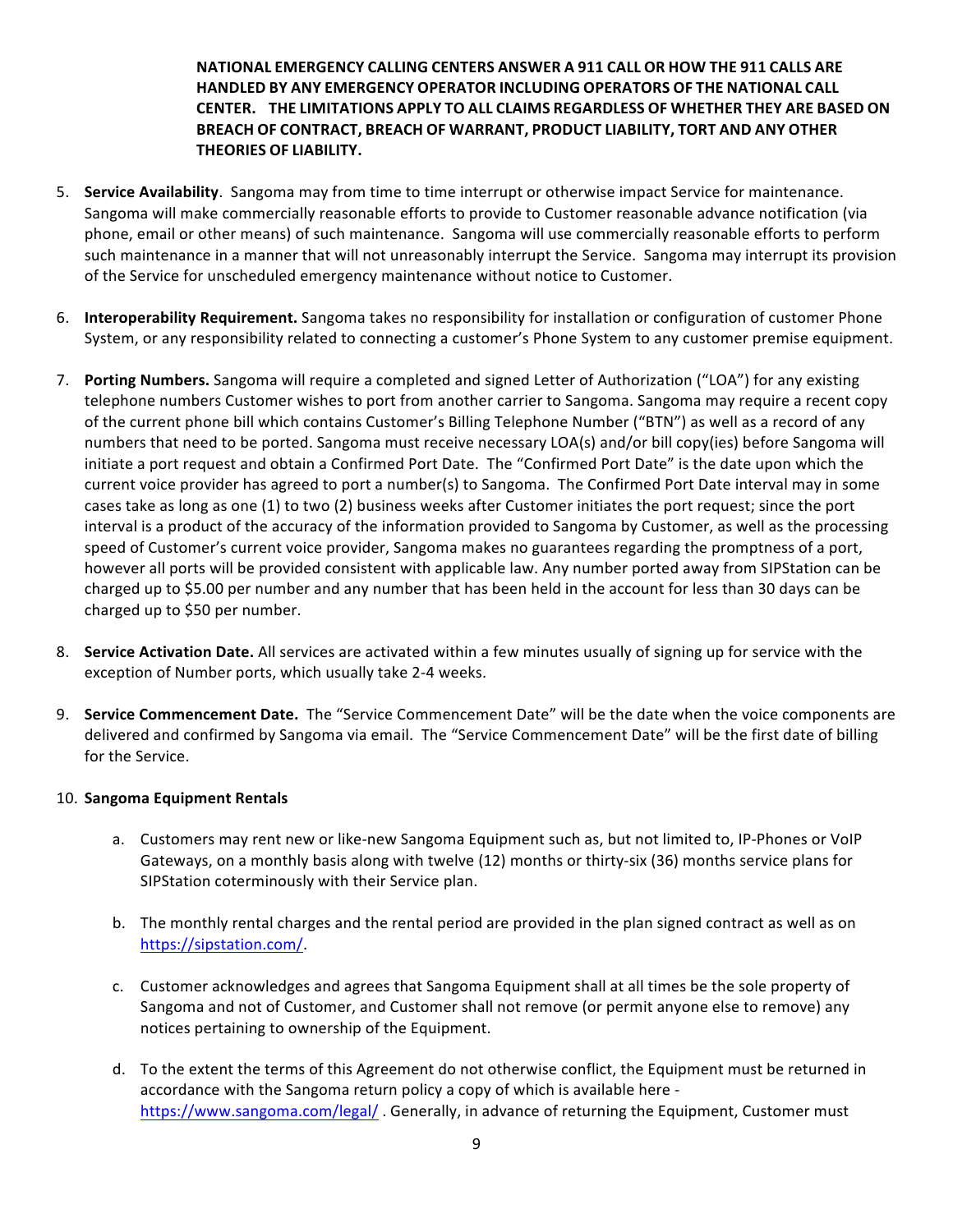contact Sangoma's technical support department to request an RMA number for tracking purposes during the return process. The RMA number must be clearly visible on the outside of the shipping box (es) and return slip. The Equipment must be returned in the original packaging. Sangoma pays the shipping costs to have the Equipment shipped to Customer as part of an RMA and Customer is responsible for all costs related to packing and shipment of the Equipment to Sangoma's return center at the end of the rental period.

- e. Throughout the rental period Customer assumes all risk of loss or damage to the Equipment. Sangoma owns the Equipment throughout and after the rental period.
- f. Customer agrees to use the Equipment solely in connection with the Service and in accordance with this Agreement.
- g. Customer agrees to use the Sangoma Equipment solely at the physical address registered with Sangoma and must not remove the Equipment from such address.
- h. Upon termination of the rental period, the Equipment must be returned to Sangoma's return center. If Customer fails to return the Equipment to Sangoma's return center at termination of the rental period or if the Equipment is returned to Sangoma's return center but Sangoma determines the Equipment is damaged (beyond normal wear and tear) or was destroyed or lost during shipping to Sangoma's return center, Sangoma will generate an invoice to the Customer for the MSRP of the Sangoma phones and charge the amount in the Customer's Sangoma account record. MSRP prices can be found at https://portal.sangoma.com. Additionally, if the rental arrangement is terminated prior to the end of the rental period by Sangoma for Cause or by Customer without cause, Customer is responsible for paying the full remaining balance on all rental charges owed for the remaining Term.
- i. Customer must use best efforts to maintain the Equipment in good repair and working condition with exceptions for normal wear and tear. Customer must not pledge the Equipment as security for any debt or allow liens or encumbrances to be assessed against such phones. Customer must not transfer or loan the phones to any other party.
- 11. **Service Term**. All services purchased unless otherwise defined in writing are month to month and the customer can cancel service at any time. All billing is for the complete month so no partial refund for service cancelled part way through a billing cycle will be issued. To cancel service please review http://wiki.sangoma.com/display/ST/Ordering+or+Canceling+Service
- 12. **Service Support.** Sangoma provides support for the Service as described at http://wiki.sangoma.com/display/ST/Support
- 13. Charges for Service. The monthly recurring charge(s) ("MRC") and any non-recurring charge(s) ("NRC") applicable to use of the Service, as well as any other charge(s) applicable to use of the Service, will be as stated in these Terms and Conditions or referenced in our service rates at https://www.sangoma.com/legal . All applicable federal, state or local taxes and all use, sales, commercial, gross receipts, privilege, surcharges, or other similar taxes, license fees, miscellaneous fees, and surcharges, whether charged to or against Sangoma, will be payable by Customer, including, without limitation, any cost recovery fee which will represent an accurate and non-inflated recovery of Sangoma's, or any underlying provider's, miscellaneous tax, surcharge, and fee payments to federal, state or local governmental authorities associated with the provision of the Service by Sangoma to Customer. Sangoma retains the right to invoice Customer for costs incurred by Sangoma from time to time related to Sangoma's compliance with court orders and other actions of governmental agencies or entities, including, without limitation, subpoenas duces tecum (and similar subpoenas), related to telephone numbers and other information related to or associated with Customer or Customer's customers and/or end users. At its sole discretion, Sangoma may require a security deposit to continue providing Service should Customer's credit profile yield insufficient credit. Additionally, at its sole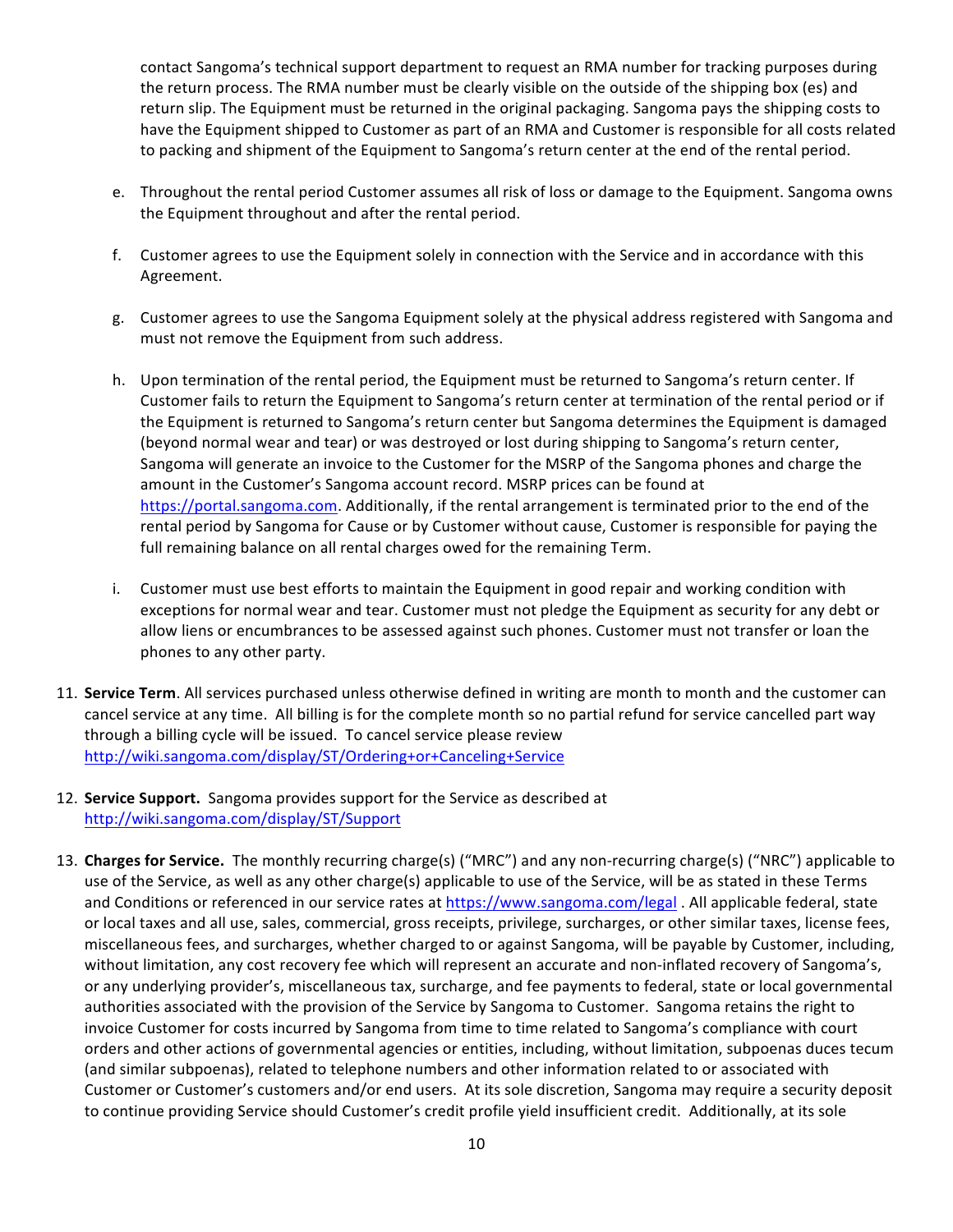discretion, Sangoma reserves the right to demand immediate payment by wire and block Customer's voice traffic should Sangoma determine Customer's usage exceeds their approved level of credit. Except as otherwise provided in these Terms and Conditions, Sangoma will not increase any MRCs and/or NRCs during the Initial Service Term; thereafter Sangoma may increase MRCs and/or NRCs upon at least thirty (30) days written notice. All MRCs, NRCs, rates and/or other charges are subject to change immediately in the event there are mandated surcharges or taxes imposed by federal, state or governmental agency. Notwithstanding the foregoing, in the event of governmental or regulatory action, Sangoma reserves the right, at any time without liability, to: (i) pass through to Customer all, or a portion of, any changes or surcharges or taxes directly or indirectly related to such governmental or regulatory action; (ii) modify the Service, rates (including any rate guarantees), promotions, these Terms and Conditions in order to conform to such action; or (iii) if such governmental or regulatory action materially and adversely impairs the provision of Service, as reasonably determined by Sangoma, terminate these Terms and Conditions.

#### 14. Metered or Additional Charges.

- a. **Call Duration Thresholds:** All per minute rates (Interstate LD, Intrastate LD, Local if applicable, 800 Domestic) assume at least 95% of calls terminating will be of a call duration of no less than six (6) seconds in length. If 5% or more of Customer's completed calls are equal to or less than six (6) seconds in length during any billing cycle, then Sangoma reserves the right to charge, and Customer will pay, a charge per short duration call as published in our services rates at https://www.sangoma.com/legal. This charge will be in addition to Customer's current rates.
- b. **International Rates:** If no rate schedule is attached, international rates are available at https://www.sangoma.com/legal International per minute rates are subject to change. Sangoma reserves the right to block all or a number of high costs, international routes.
- c. **Alaska Long Distance Rates:** Outbound interstate calls terminating to Alaska will be billed as per the International rate schedule
- d. **800/Toll Free Domestic Rates**: Domestic inbound calls to Toll Free Numbers are billed at the quoted flat, per-minute rate or rate schedule that you agreed to at signup and can be found at https://www.sangoma.com/legal.
- e. **800/Toll Free Offshore Rates:** Inbound calls to Toll Free Numbers are rated at the quoted flat per minute rate or rate schedule from the US lower 48 states. Inbound calls to a Toll-Free number from non US Lower 48 states will be charged at a higher rate as outlined below. The per-minute rates for these locations are subject to change every 15 days and updates will be posted in a revised Terms and Conditions document, which may be viewed at https://www.sangoma.com/legal.
- f. **Directory Assistance and Operator-Assisted Dialing:** The Service may provide Operator and Directory Assistance. Specific per call rate as defined at https://www.sangoma.com/legal will apply.
- g. LNP Charges: A per Phone Number charge as defined per our service rates at https://www.sangoma.com/legal. will be charged for each phone number you request us to port. This charge is placed on your account regardless if you cancel the port request after submitting it. For cancelled LNP requests within 48 hours of FOC, a non-recurring charge of \$75 per Number will be charged. Once a port has been completed you can initiate a port out of any number at anytime to any carrier.
- h. **Payphone Surcharges:** In the event Customer's Toll-Free Number(s) receives any inbound calls originating from a Payphone, these calls will be subject to a charge per call. The charges are based on regulated FCC Payphone Compensation rules. These regulatory charges will be passed through directly to the customer as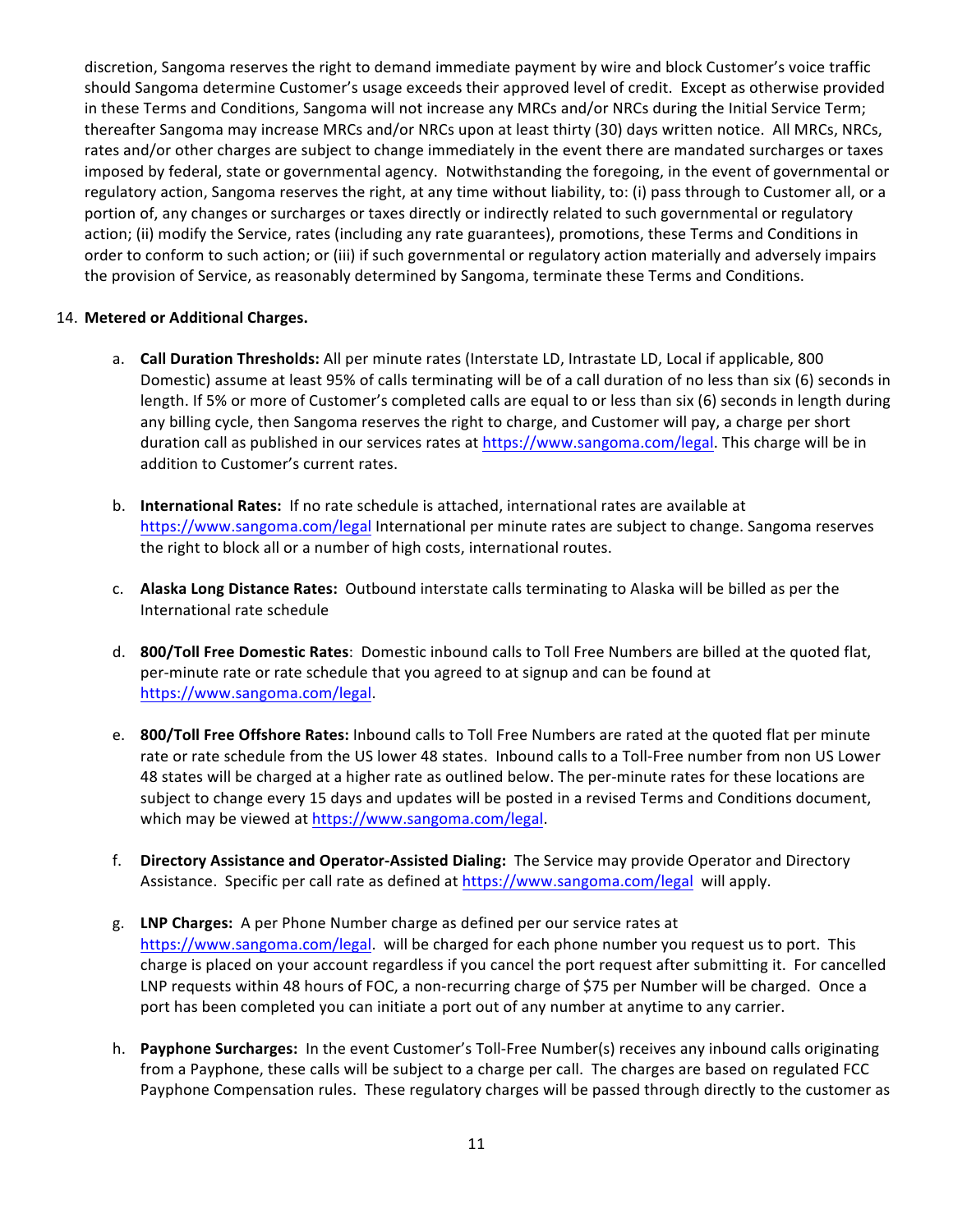| <b>Terminating</b> | <b>Initial Billing</b> | <b>Additional Billing</b> |
|--------------------|------------------------|---------------------------|
| <b>Destination</b> | Increment              | Increment                 |
|                    | (Seconds)              | (Seconds)                 |
| <b>US Domestic</b> | 6                      | 6                         |
| International      | 30                     | 6                         |
| (excluding Mexico) |                        |                           |
| Mexico             |                        | 60                        |

#### 15. Billing Increments. Billing increments, if applicable, are set forth below

#### 16. **Billing and Payment.**

- a. Sangoma will bill Customer for the Service as provided in these Terms and Conditions. Invoices will include all applicable federal, state, and local taxes. All such taxes, and all use, sales, commercial, gross receipts, privilege, surcharges, or other similar taxes, license fees, miscellaneous fees, and surcharges, whether charged to or against Sangoma, Inc., which will be payable by Customer. However, if Customer provides proof of its specific tax-exempt status, Sangoma will not charge applicable taxes due to such exemption. Customer will supply Sangoma a valid and properly executed tax exemption certificate(s). In such cases Customer remains responsible for, and agrees to pay, any and all remaining non-exempt charges; tax exemption status validation is solely the responsibility of Customer and Sangoma will not be obligated to consider any retroactive tax exemption.
- b. Sangoma will commence billing for the Monthly Recurring Charges and usage of the Service on the Service Commencement Date. Payments are due on the invoice date and auto drafted from your Credit Card. If your Credit Card fails to allow the charge amount After (2) days of non-payment, all fees will accrue interest at a rate of one and one-half percent (1.5%) per month or any part thereof, or the highest rate allowed by applicable law, and customer will pay all collection costs incurred by Sangoma (including, without limitation, reasonable attorney's fees) and customer at Sangoma sole decision may terminate or suspend all services. If Sangoma terminates the Service, then all unbilled or uncollected fees will apply. Sangoma retains the right to bill, including any amended or corrected billing, for the Service(s) for a period of up to twelve (12) months, commencing from the date the billed Service(s) were provided to Customer. Sangoma will retain such billing rights for this twelve (12) month period notwithstanding any prior billing to Customer for the same period(s) and regardless of any otherwise conflicting billing conditions in these Terms and Conditions. Customer agrees that for the duration of this twelve (12) month period, Sangoma will not be deemed to have waived any rights with regard to billing for the provided Service(s) that are subject to this period, nor will any legal or equitable doctrines apply, including estoppel or laches.
- 17. Billing Disputes. If Customer disputes any invoiced charges will submit written notification on or before the applicable due date by opening a support ticket as outlined in our wiki http://wiki.sangoma.com/display/ST/Support, with "Notice of Billing Dispute" in the subject line of the ticket with respect to any disputed charges. Such ticket will include Customer's complete contact information, the specific dollar amount in dispute, detailed supporting reasons for the dispute, and any supporting documentation, if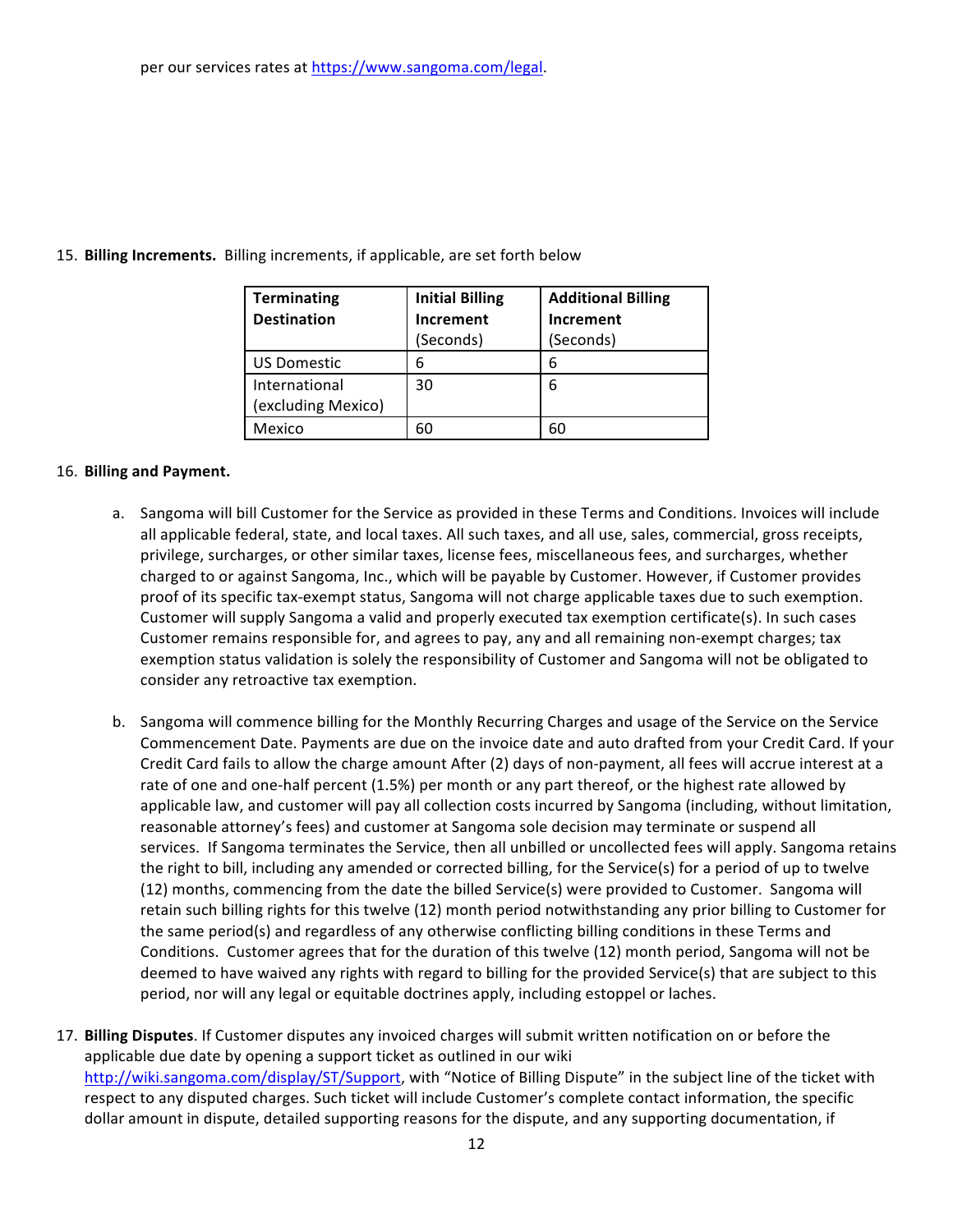available. The parties will work together in good faith to investigate any disputed charges and use commercially reasonable efforts to resolve any payment dispute within thirty (30) calendar days after receipt of such a "Notice of Billing Dispute" from Customer. Any dispute resolved in favor of Customer will be credited to Customer's next invoice(s); any disputed amounts resolved in favor of Sangoma will be due and payable by Customer immediately if not paid already. Sangoma reserves the right to deny any and all matters described in any "Notice of Billing Dispute" (or delay Sangoma's determination of the validity of any matters described in any "Notice of Billing Dispute") if Customer's account is in arrears or otherwise not in good standing in accordance with Sangoma's customary practices and policies.

- 18. Resumption of Service. If Customer requests that Service be restored after a suspension or termination, Sangoma has the sole and absolute discretion to restore such Service and may condition restoration upon satisfaction of such conditions as Sangoma determines is necessary for its protection, including requiring Customer to execute a new agreement, pay all past due statements in full, pass Sangoma's credit approval, and/or make advance payments. New NRCs also may apply to restore Service.
- 19. Additional Non-Recurring Charges. In addition to any other quoted charges in Metered or Additional Charges **Section** please review the service charges at https://www.sangoma.com/legal. for any additional charges.
- 20. Inside Wiring. Customer will be solely responsible to provide any needed internal wiring or extensions (including but not limited to required conduit, facilities, power, etc.) for customer premise equipment, Phone Systems, and phones required to use the service.
- 21. Limitation of Liability. EXCEPT AS PROVIDED IN SECTION 24, IN NO EVENT WILL SANGOMA OR CUSTOMER BE LIABLE FOR ANY INDIRECT, INCIDENTAL, PUNITIVE OR CONSEQUENTIAL DAMAGES (INCLUDING, WITHOUT LIMITATION, LOST PROFITS) ARISING OUT OF OR IN RELATION TO THE SIP TRUNK, DEDICATED INTERNET ACCESS SERVICE, CUSTOMER PREMISE EQUIPMENT, AND/OR ANY PRODUCTS OR SERVICE PROVIDED BY THIRD PARTIES UNDER THESE TERMS AND CONDITIONS. SANGOMA'S MAXIMUM LIABILITY UNDER THESE TERMS AND CONDITIONS IS LIMITED TO SERVICE CREDITS NOT TO EXCEED THE FEES ACTUALLY PAID TO SANGOMA BY CUSTOMER FOR THE SERVICE PROVIDED.
- 22. Indemnity. Customer will indemnify and hold harmless Sangoma, its directors, officers, employees, agents, and affiliates from and against any and all alleged or actual losses, costs, claims, liability of any kind, damages (including, without limitation, to any tangible property or bodily injury to or death of any person), or expense of whatever nature, (including reasonable attorneys' fees) to or by any third party, relating to or arising from (a) the use of the Service provided to Customer, whether or not Customer has knowledge of or has authorized access for such use, (b) any damage to or destruction of customer premise equipment not caused by Sangoma or its employees or agents, and (c) any Default by Customer. Customer has the sole and exclusive responsibility for the installation, configuration, security, and integrity of all Customer systems and/or customer premise equipment used in conjunction with or related to the Service. Customer will indemnify and hold harmless Sangoma from and against any actual or alleged losses, costs, claims, liability of any kind, damages, or expenses or fees (including reasonable attorneys' fees) on the part of or which may be incurred by Customer or a third-party relating to or arising from the use or operation of customer premise equipment. Customer's indemnification in this subsection includes any alleged or actual losses or claims in connection with unauthorized access to or use of the Service by any third-party through customer premise equipment, regardless if such unauthorized access is unintentional, accidental, intentional or by fraud and regardless of whether Customer had knowledge of such unauthorized access. In all such cases of unauthorized access Customer agrees that it retain full and sole responsibility for any and all charges for the Service provided by Sangoma. If Sangoma grants Customer access, either by online access, by application programming interface (API), or access by any other means, to a service ordering/management system and other related electronic tools (collectively, the "Electronic Tools"), Customer agrees that it is fully and exclusively responsible for all information accuracy, charges, costs, transactions, and activities conducted through such Electronic Tools. Customer agrees that it is fully and exclusively responsible to safeguard, monitor, manage, and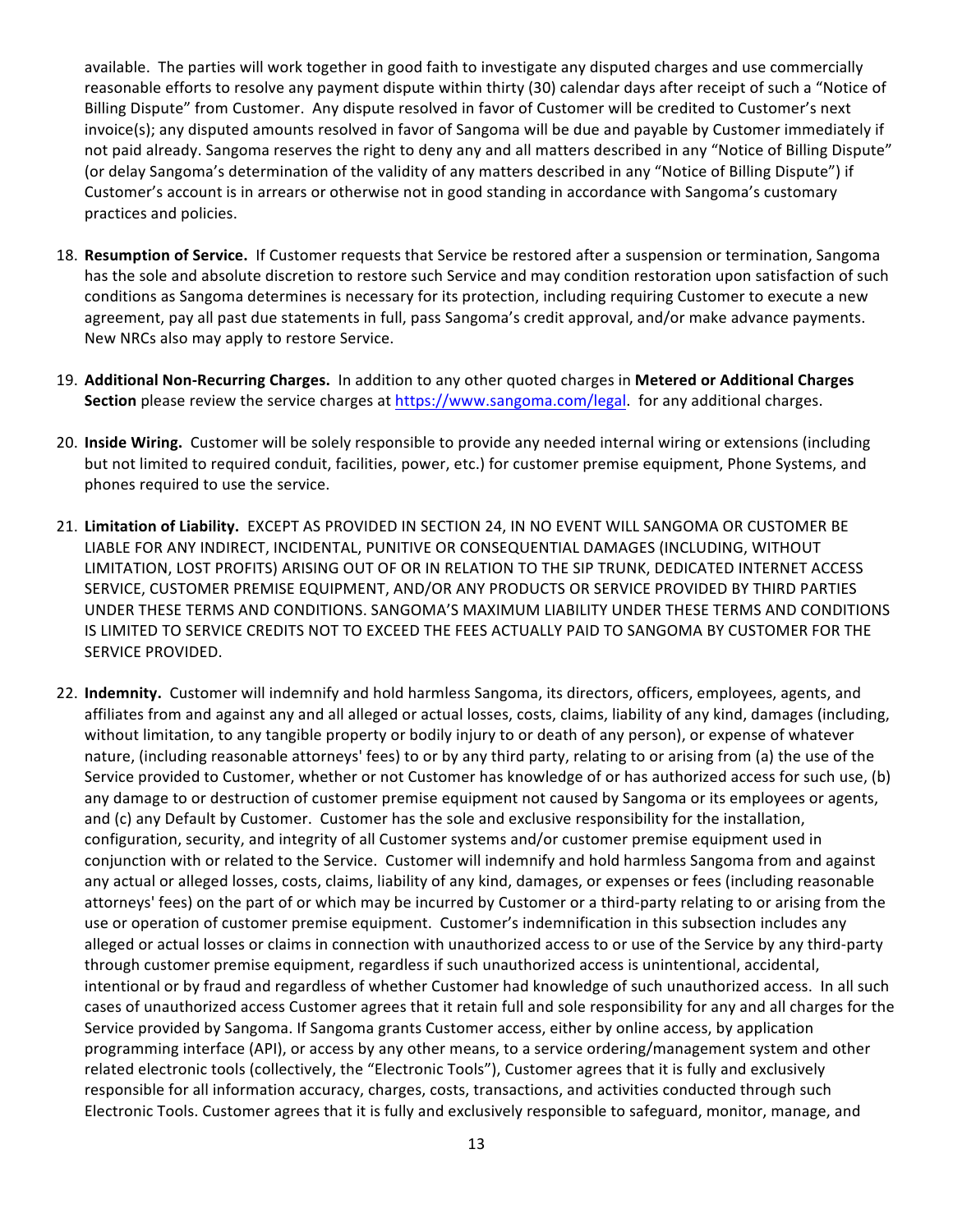maintain access to the Electronic Tools, and to only allow authorized use of the Electronic Tools to persons that Customer designates. Customer therefore agrees that it will indemnify and hold harmless Sangoma from and against any actual or alleged losses, costs, claims, liability of any kind, damages, or expenses or fees (including reasonable attorneys' fees) on the part of or which may be incurred by Customer, or a third-party, relating to or arising from the use or operation of the Electronic Tools. Customer's indemnification in this subsection includes any alleged or actual losses or claims in connection with unauthorized access to, use, transactions, or activity conducted through the Electronic Tools, regardless if such unauthorized access is unintentional, accidental, intentional, or by fraud, and regardless of whether Customer had knowledge of such unauthorized access. In all such cases of unauthorized access Customer agrees that it retains full and sole responsibility for any and all charges for the Service provided by Sangoma.

23. No Warranties and Customer Assumption of Risk. SANGOMA MAKES SERVICE COMMITMENTS UNDER THE APPLICABLE SERVICE LEVEL AGREEMENT ("SLA"); SAID SLA IS INCORPORATED HEREIN BY REFERENCE. HOWEVER, SANGOMA MAKES NO WARRANTIES, EXPRESS OR IMPLIED, FOR THE SANGOMA SERVICE PROVIDED UNDER THESE TERMS AND CONDITIONS AND SPECIFICALLY DISCLAIMS ANY WARRANTY OF MERCHANTABILITY OR FITNESS FOR A PARTICULAR PURPOSE. SANGOMA DOES NOT WARRANT THAT THE SERVICE WILL BE UNINTERRUPTED OR ERROR-FREE, OR THAT THE SERVICE WILL MEET CUSTOMER'S REQUIREMENTS OR THAT THE SERVICE WILL PREVENT UNAUTHORIZED ACCESS BY THIRD PARTIES. SANGOMA EXERCISES NO CONTROL OVER, AND HEREBY DISCLAIMS ANY RESPONSIBILITY FOR, THE ACCURACY AND QUALITY OF ANY INFORMATION TRANSMITTED WITH THE USE OF THE SERVICE. CUSTOMER HEREBY EXPRESSLY ASSUMES THE RISK OF ITS OR ITS EMPLOYEES, USERS, CUSTOMERS', ETC., USE OF ANY INFORMATION TRANSMITTED VIA THE SERVICE. CUSTOMER WILL INDEMNIFY AND HOLD HARMLESS SANGOMA, ITS OFFICERS, EMPLOYEES, AGENTS AND AFFILIATES FROM AND AGAINST ANY AND ALL LOSSES, CLAIMS, EXPENSES, COSTS OR DAMAGES OF WHATEVER NATURE ARISING FROM OR RELATING TO THE USE OF ANY SANGOMA SIP SERVICE RESULTING FROM THE FAILURE OF CUSTOMER TO COMPLY WITH THIS SECTION.

#### 24. **Miscellaneous.**

- a. Handwritten alterations or additions to these Terms and Conditions made by Customer will not be considered part of the Terms and Conditions. These Terms and Conditions may only be modified, or any rights under it waived, by a separate written document executed by both parties.
- b. These Terms and Conditions will be governed by, construed under, and enforced in accordance with, the laws of the State of Wisconsin a without reference to its choice of law principles. For any action or suit to enforce any right or remedy of these Terms and Conditions, the parties consent to exclusive jurisdiction and venue in the courts for Winnebago County, Wisconsin and the prevailing party will be entitled to recover its costs, including reasonable attorney's fees.
- c. In the event of a conflict between these Terms and Conditions and any applicable tariff, the tariff will prevail.
- d. Customer may not assign these Terms and Conditions without Sangoma's prior written consent. These Terms and Conditions will be binding on the parties hereto and their respective personal and legal representatives, successors, and permitted assigns. If any provision of these Terms and Conditions is held to be invalid or unenforceable, the validity and enforceability of the remaining provisions of the these Terms and Conditions will not be affected thereby.
- e. Customer signing up for service certifies that (s)he is an officer or certified representative of Customer, and as such is authorized to enter into this binding Agreement. In the event any specified time frame or deadline denotes calendar days, it is agreed that when the last date of required action or response falls on a weekend or holiday, the action and/or deadline will automatically extend to the next business day. Agreement headings are provided for reference purposes only.